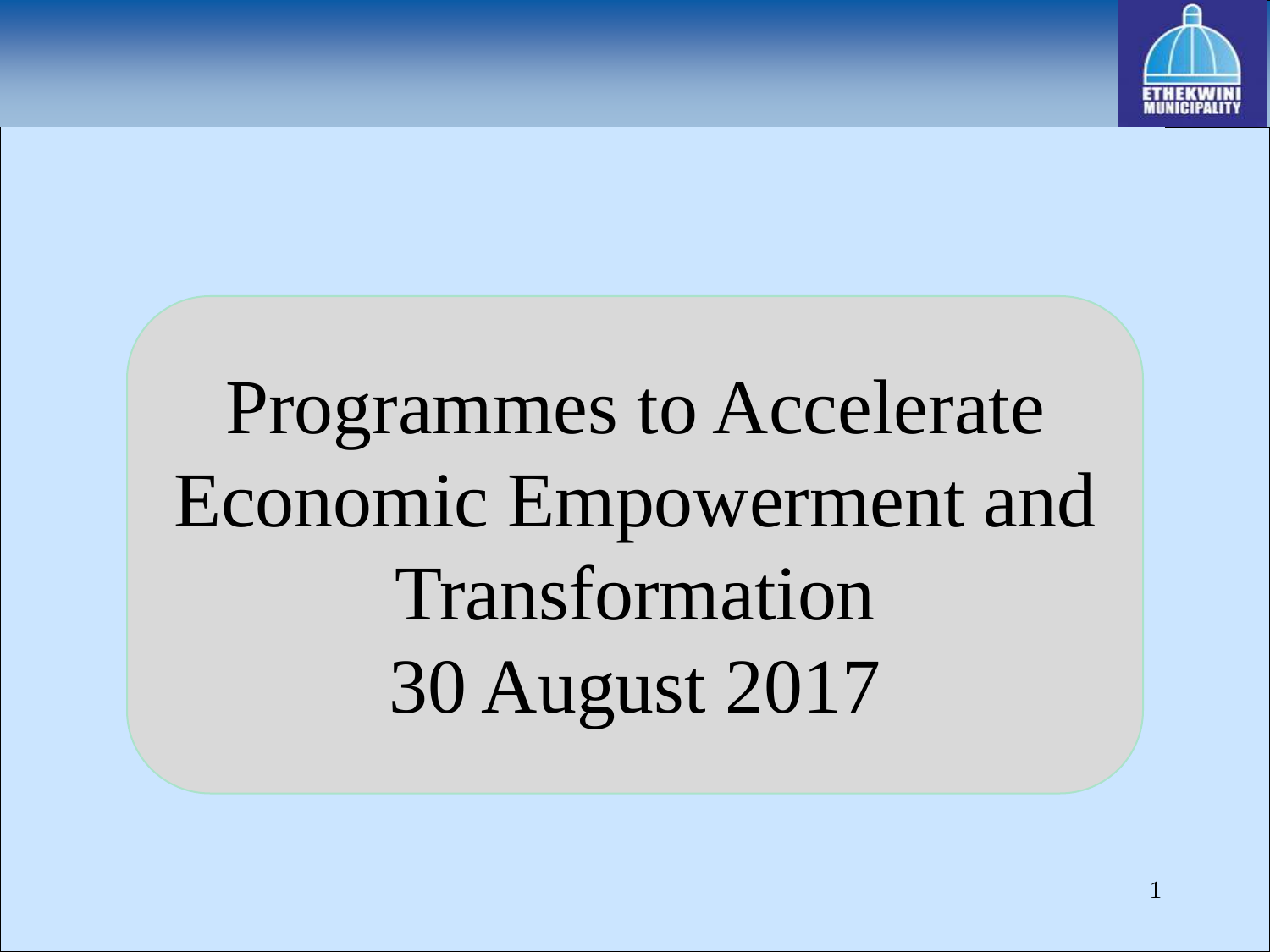#### Introduction



Preferential Procurement Policy Framework Act of 2017(PPPFA)

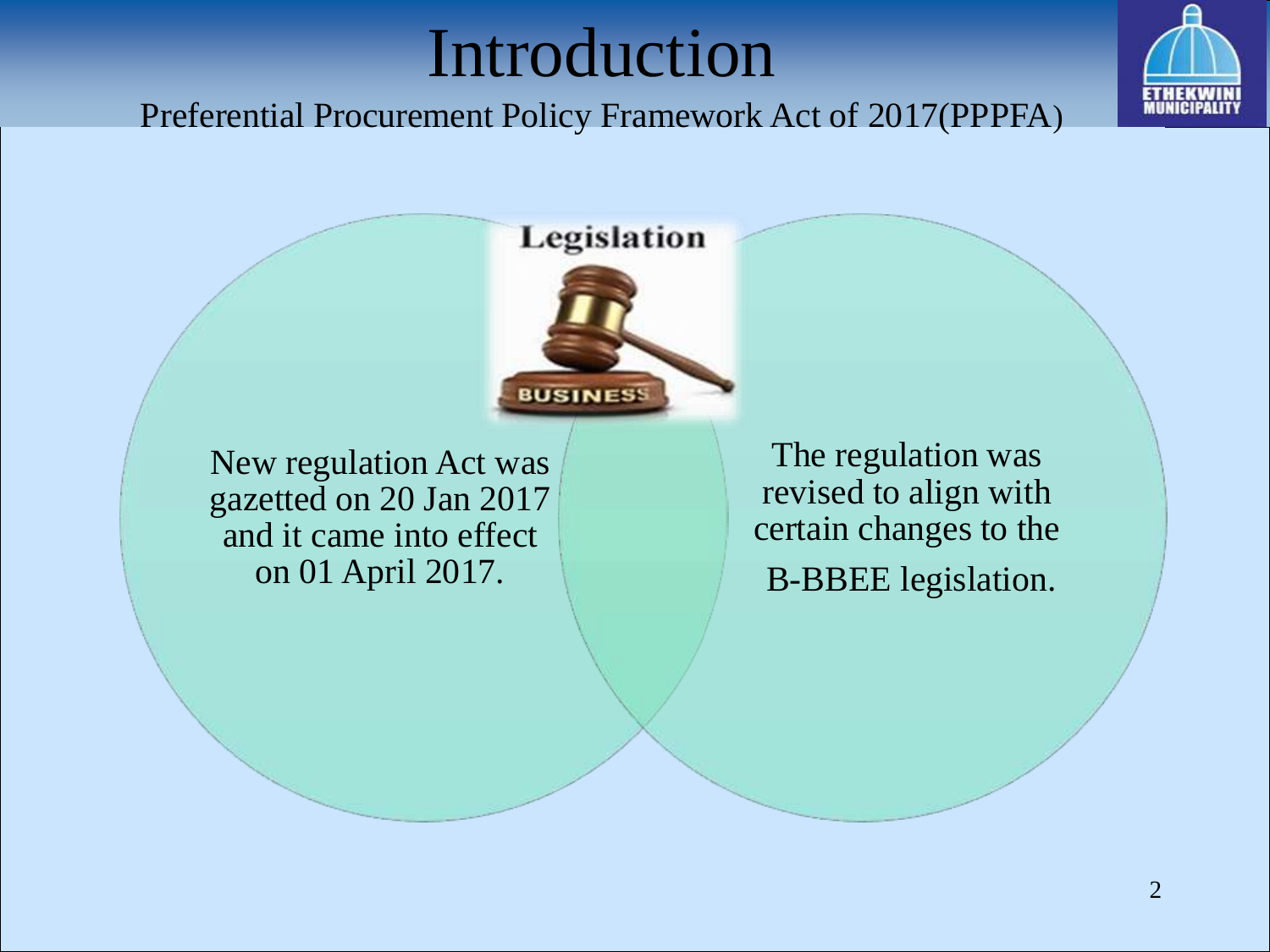



#### **POLICY OBJECTIVE OF THE REGULATIONS**

 Government is committed to transformation and creation of a business environment which is conducive to all. The Preferential Procurement Regulations 2017 are premised on three interrelated government policy objectives:

□ Socio-economic transformation,

 $\Box$  promotion of small enterprises, cooperatives, rural and township enterprises and  $\Box$  promotion of local industrial development.

 The Preferential Procurement Regulations, 2011 were focused on aligning the aims of PPPFA and B-BBEE. The Preferential Procurement Regulations, 2017 provide an added advantage to designated groups and Small Medium and Micro Enterprises (SMMEs) also classified as EMEs and QSEs in B-BBEE Act and the Codes of Good Practice.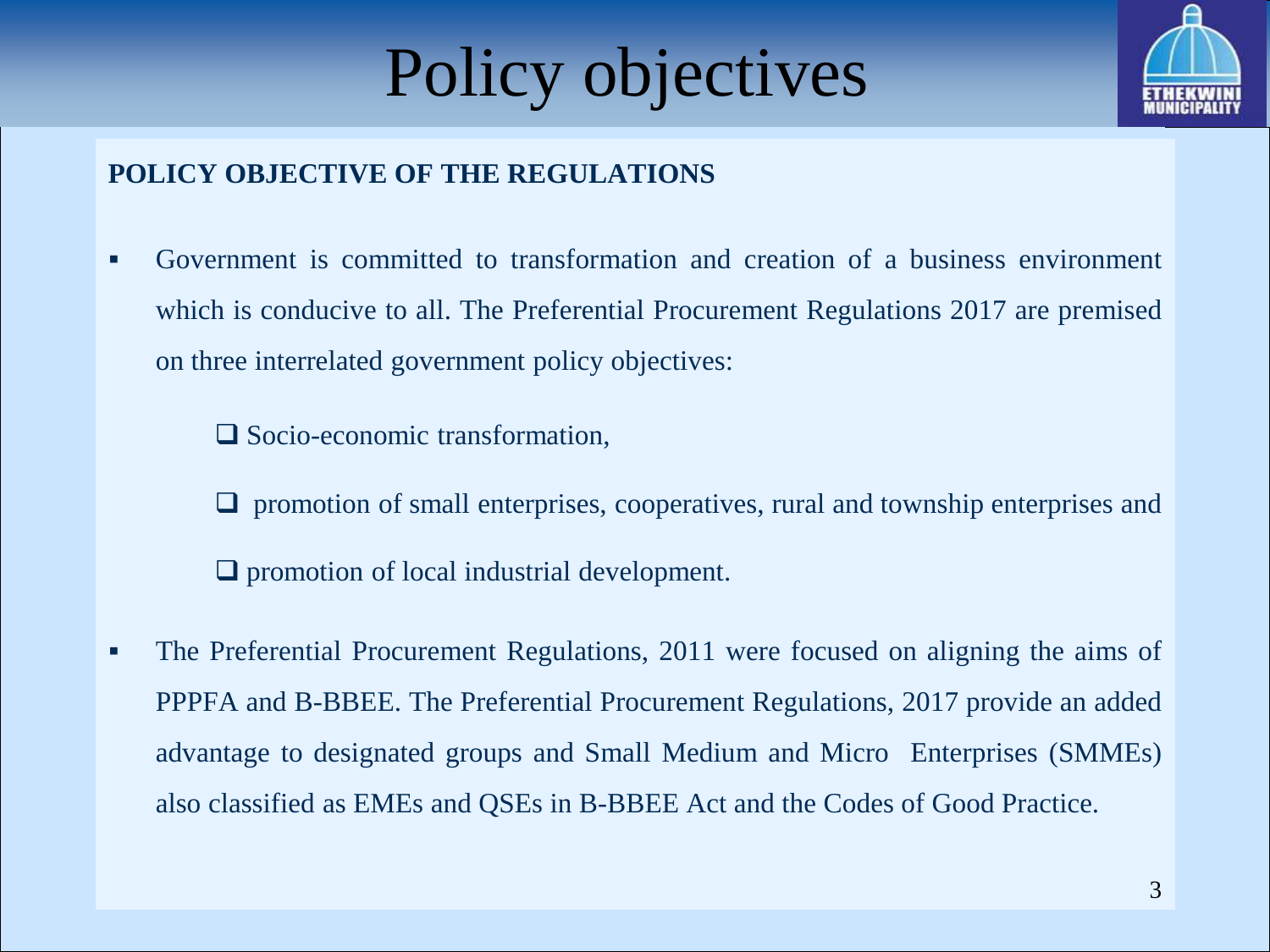### **RET Strategy**

THENWI





#### INVITATION TO PREFERENTIAL PROCUREMENT POLICY FRAMEWORK ACT (PPPFA) AND EPROCUREMENT ROADSHOWS

eThekwini Municipality invites all suppliers and contractors trading or wishes to trade with the City, to attend the PPPFA and eProcurement Roadshows planned to take place in various regions. These roadshows will give insight and necessary information on the new regulation on how to benefit from the economic mainstream and also will focus on the automation of SCM processes from manual to e procurement.

| <b>REGION</b> | <b>VENUE</b>                        |             | <b>ADORESS</b>                  |                                 |
|---------------|-------------------------------------|-------------|---------------------------------|---------------------------------|
|               | Outer West Mournalanga<br>Main Hall | 22 May 2017 | Moumalanga G7 Shep<br>main Road | 09N00-13N00<br><b>FRANCISCO</b> |
| South         | bpings beach 25 May 2017.<br>Hall   |             | 18 Delta Road Ispango<br>beach  | 09600-13600                     |

#### **IRENA FRAMEWORK FOR ACCELERATING ECONOMIC EMPOWERMENT AND UMHLAHLANDLELA TRANSFORMATION WOKUSHESHISA UGUQUKO NOKUSIMAMA KWEZOMNOTHO Available in English and Zulu** the 2000 a Postman will be Africa's most carried and forestim

16 000 x final competition (Minute meeting and model)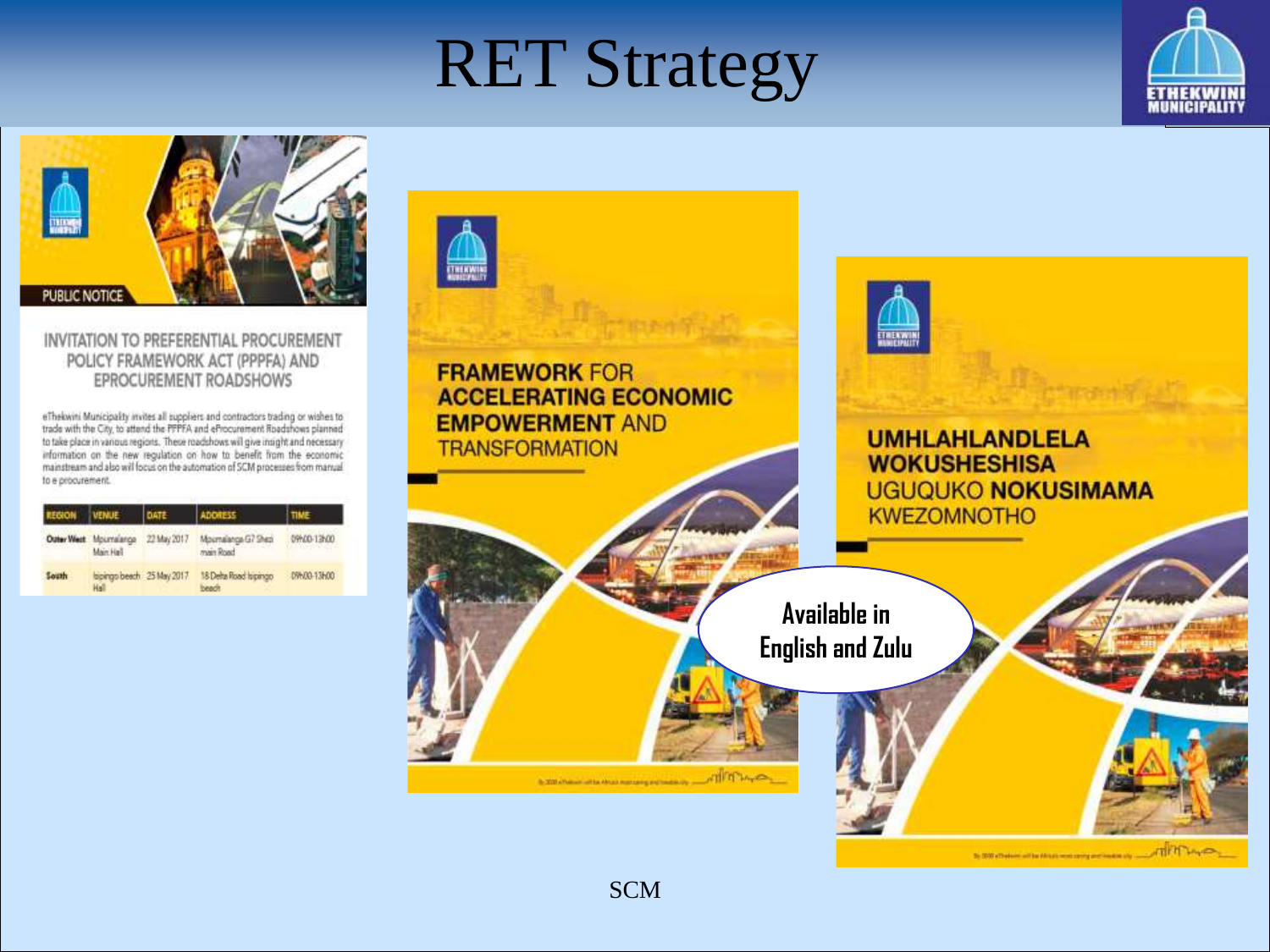# Challenges to be addressed.



The following are some of the challenges that the framework intends to address:

- Poverty alleviation
- Rate of Service delivery
- Disruption of projects
- Availability of Skills and competencies
- Barriers to entry
- Capacity limitations
- Collusion
- Slow pace of economic transformation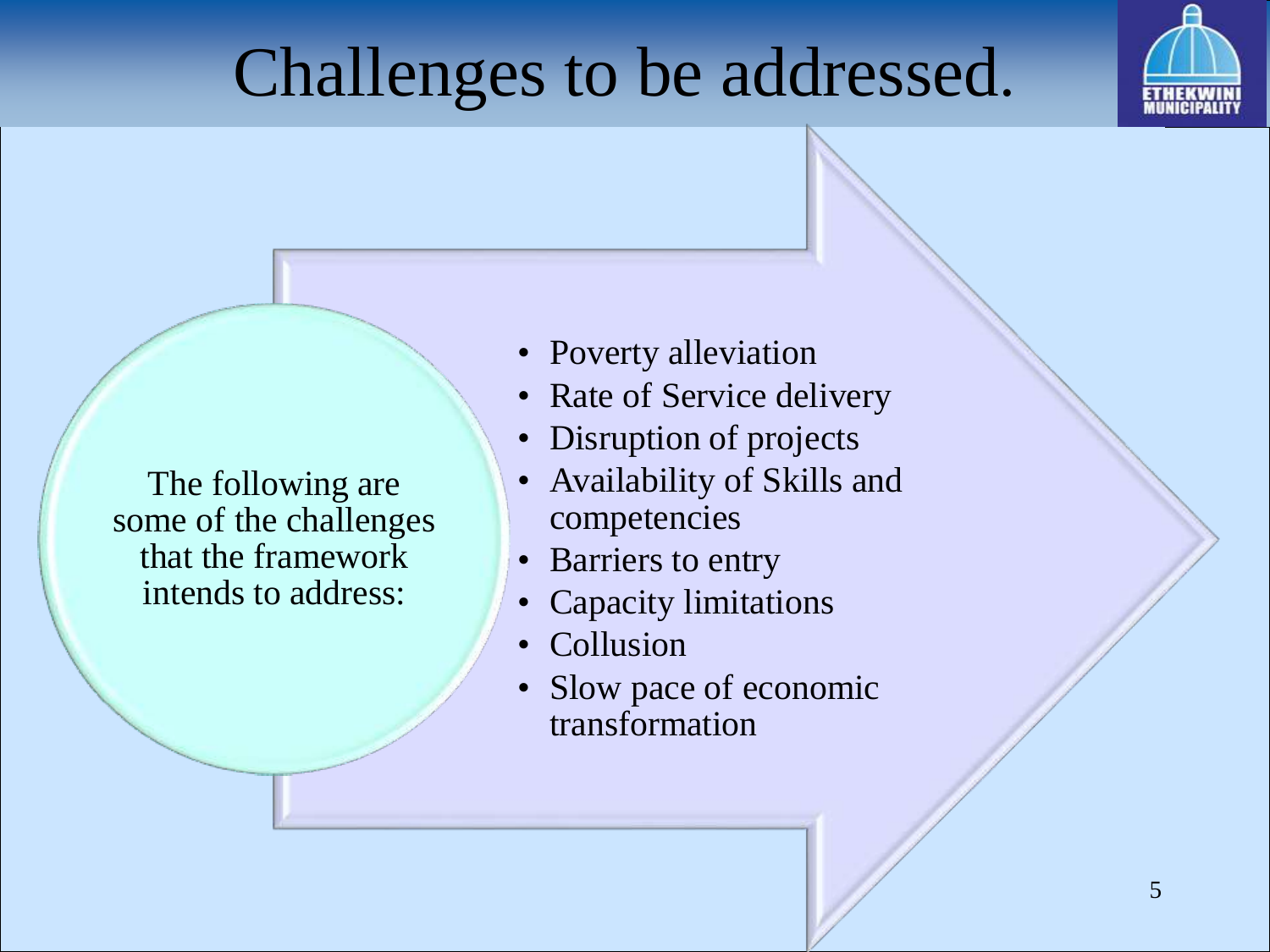#### PPPFA-set aside



**"**GOVERNMENT WILL SET-ASIDE 30% OF APPROPRIATE CATEGORIES OF STATE PROCUREMENT FOR PURCHASING FROM SMMES, CO-OPERATIVES, AS WELL AS TOWNSHIP AND RURAL ENTERPRISES**"**

**As EMA we need to maximize this. We also need Corporate to partner with us in ensuring that 30% is fully maximized.**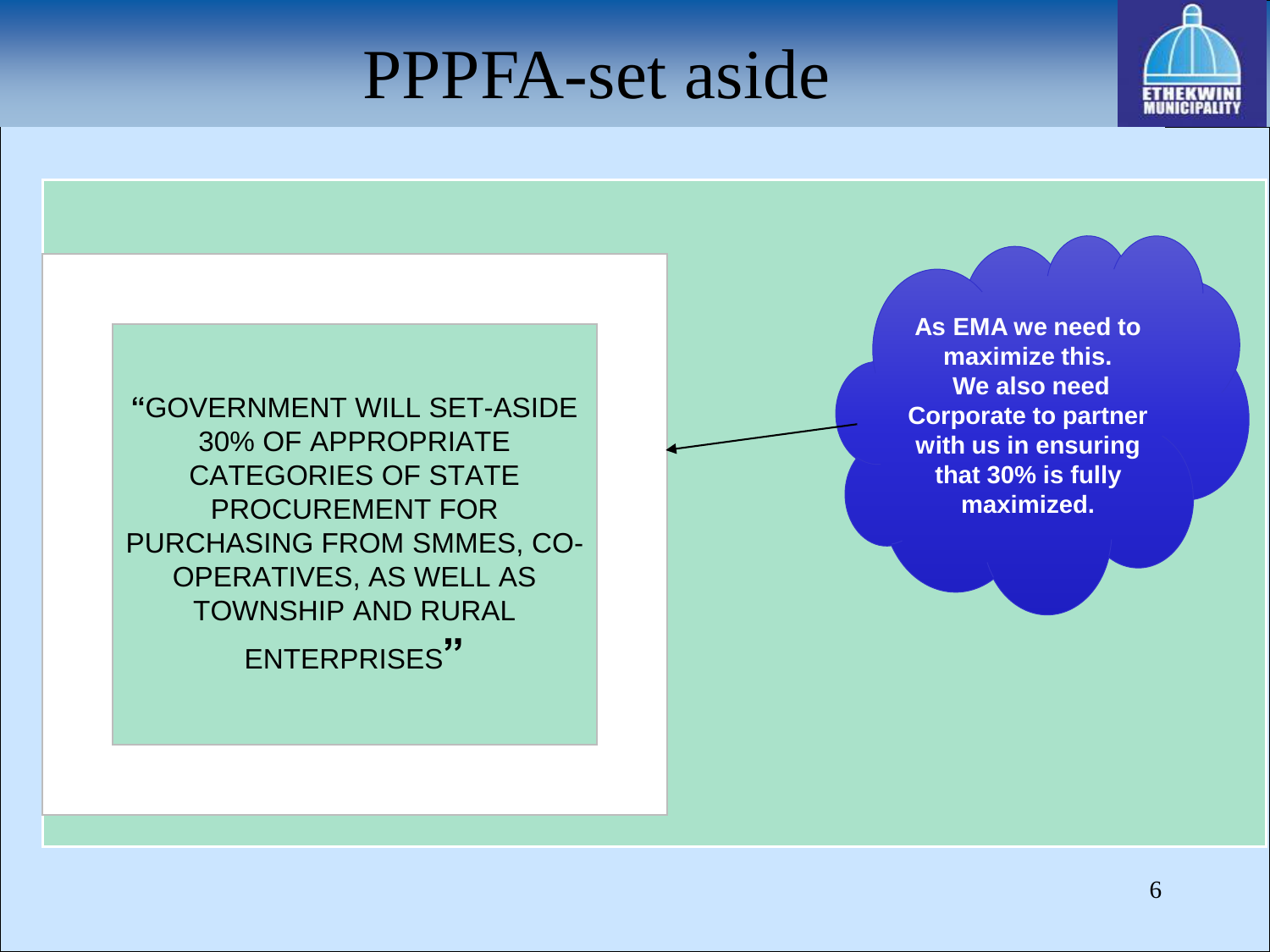# The best way to get things

# Target Groups



- If an organ of state decides to apply prequalifying criteria to advance certain designated groups, the organ of state must advertise the tender with a specific tendering condition that only one or more of the ff tenderers may respond a) a tender having a stipulated minimum B-BBEE status level of contributor
	- b) an EME or QSE
	- c) a tender subcontracting a minimum of 30% to
		- i) an EME or QSE which is at lest 51% owned by black people
		- ii) an EME or QSE which is at least 51% black people who are youth.
		- iii) an EME or QSE which is at least 51% black people who are women;
		- iv) an EME or QSE which is at least 51% black people who are disabilities.
		- v) an EME or QSE which is at least 51% black people living in rural or

underdeveloped areas or township.

vi) an EME or QSE which is at least 51% black people who are military veterans an EME or QSE  $\overline{7}$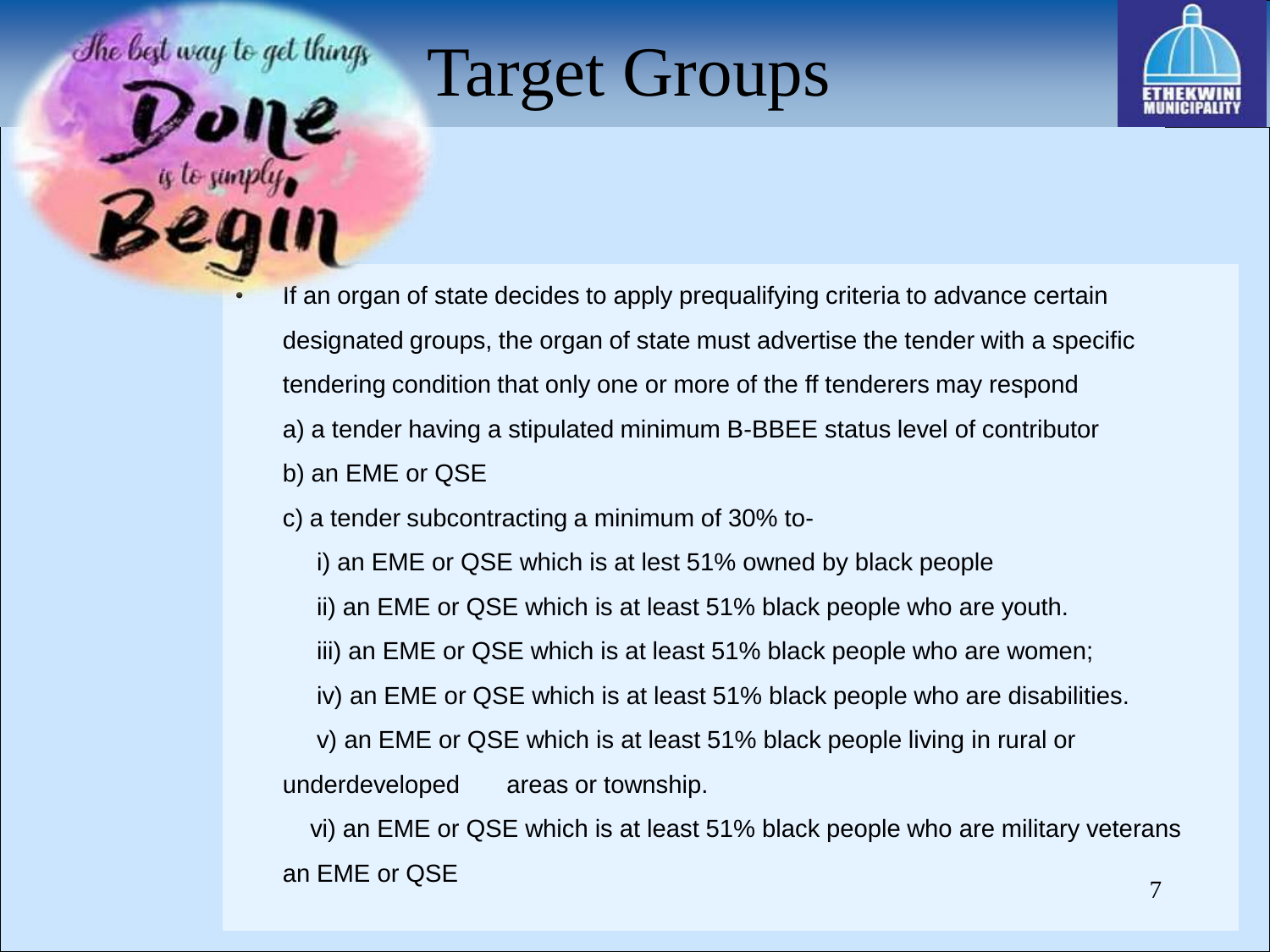# Learning Institutions, SETA's & Chambers



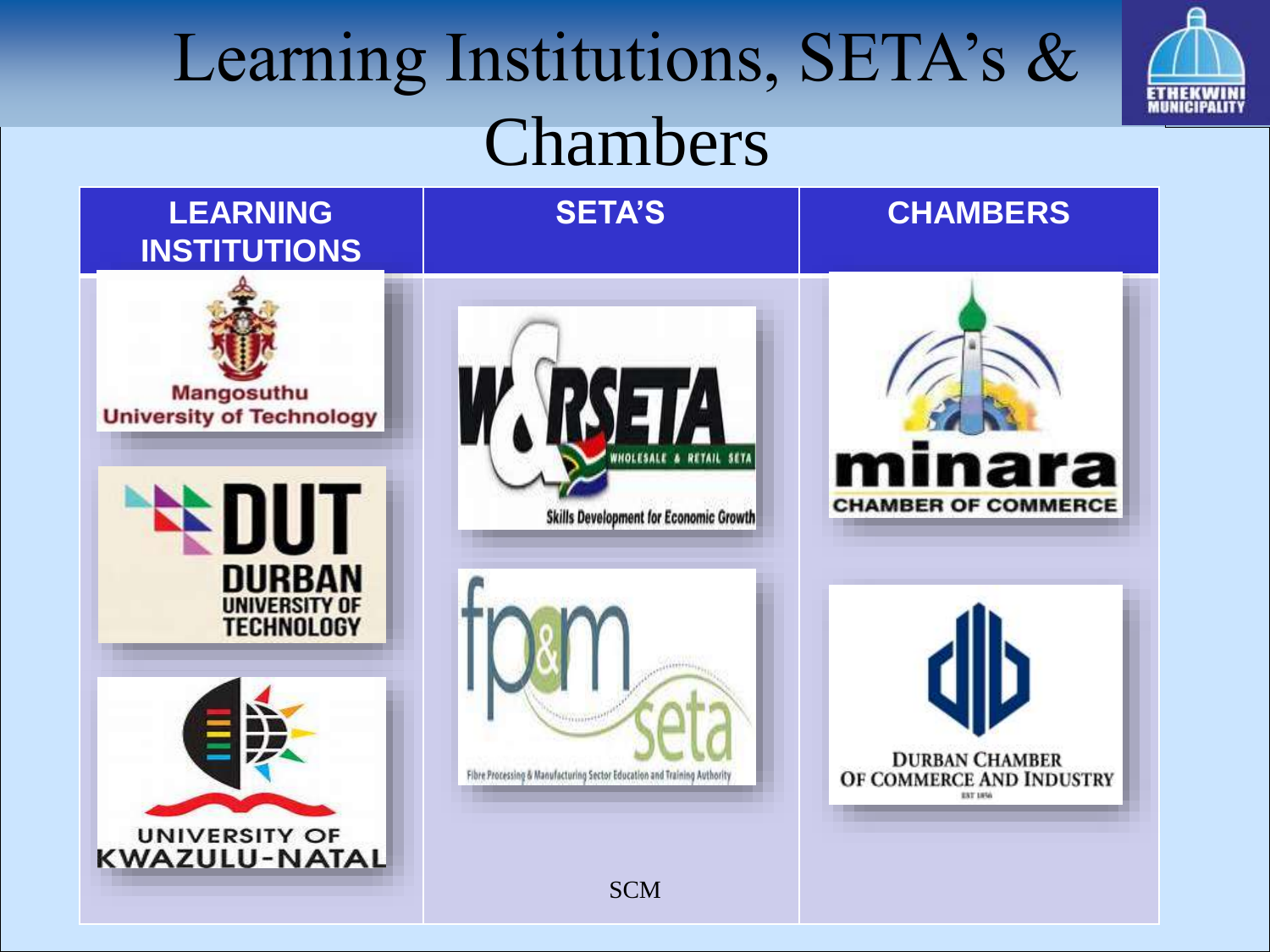# Organizations, Financial Institutions



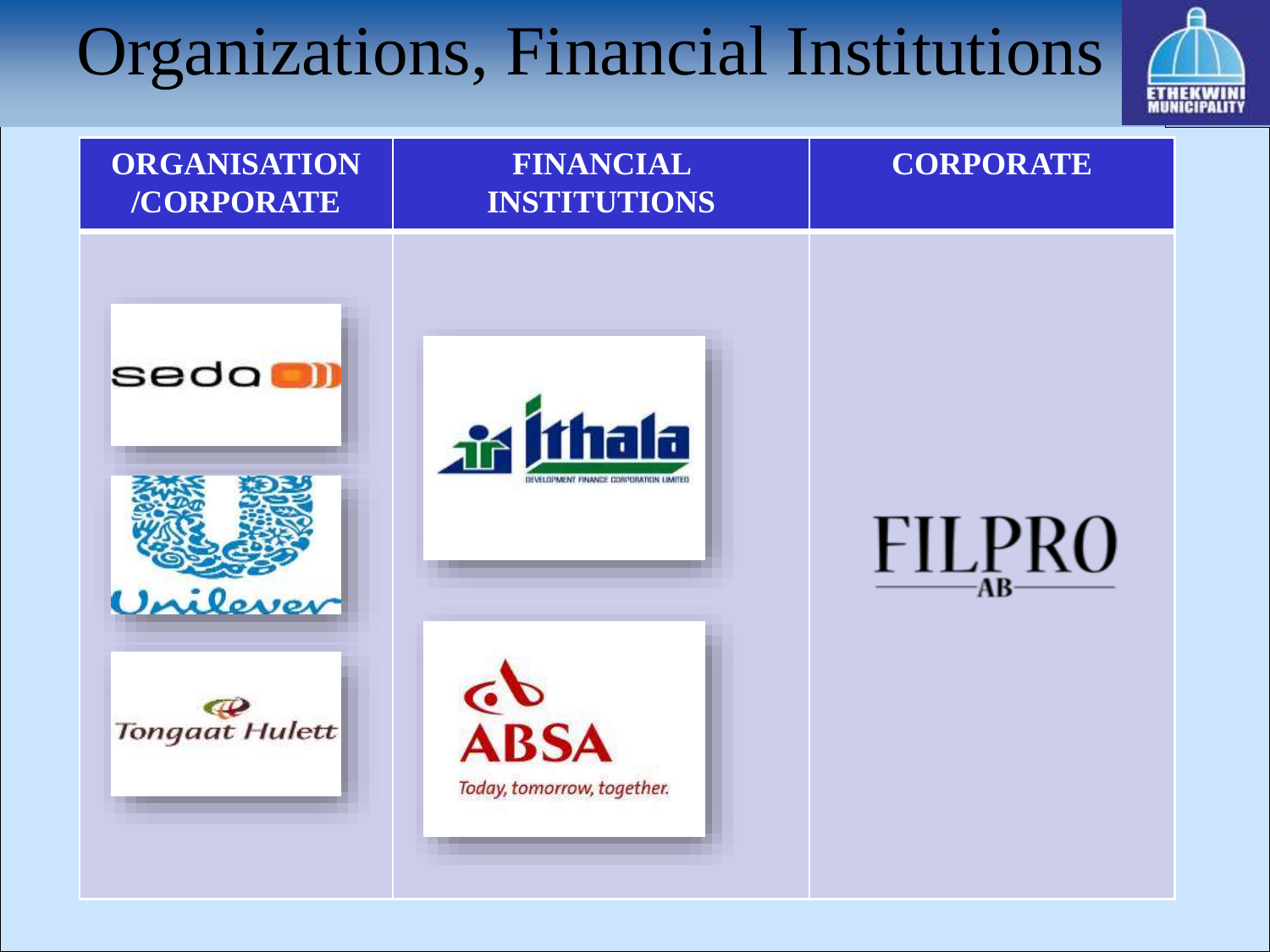#### Final Awards



**Monthly Spend to Target Groups July 2017**

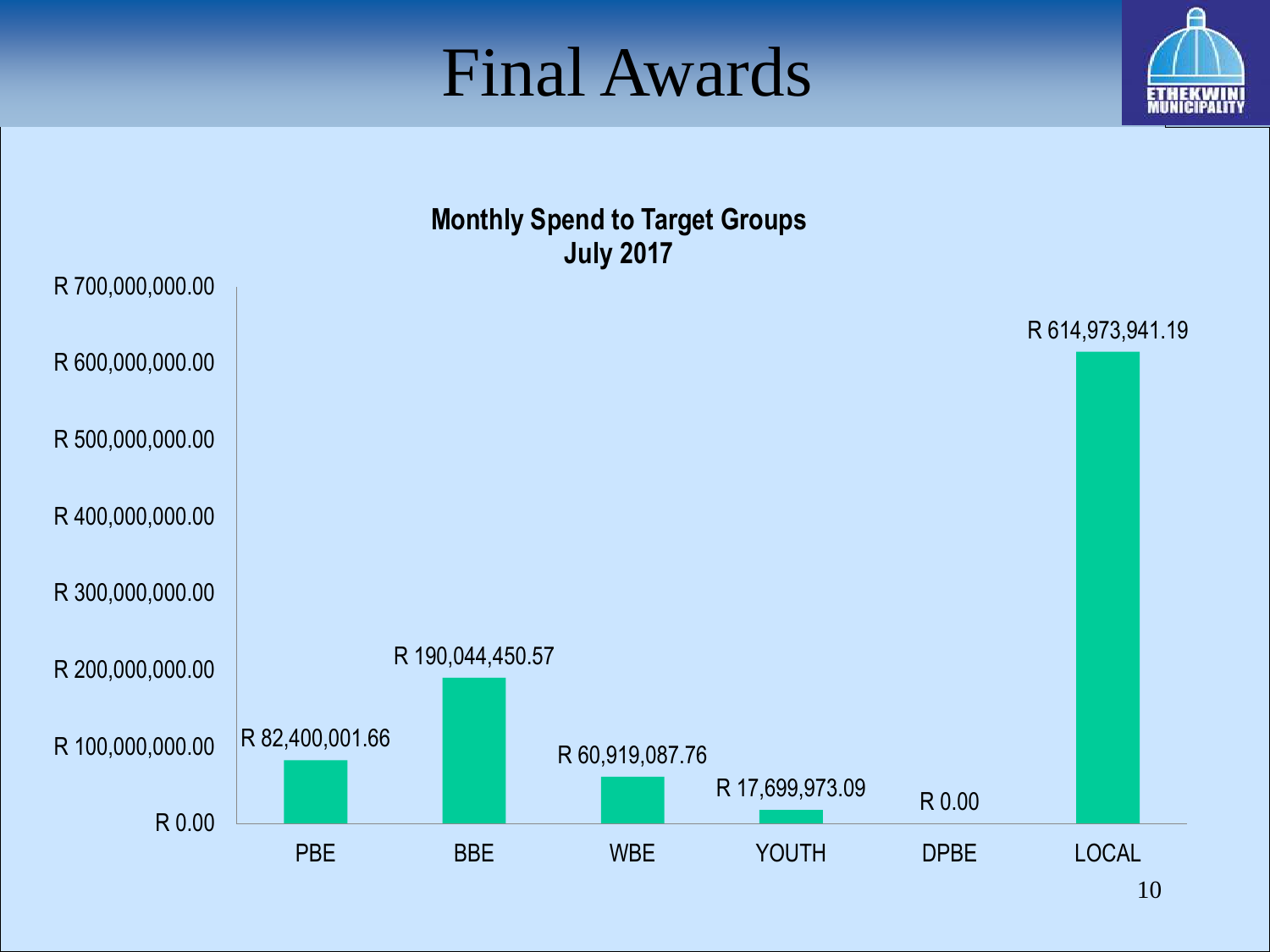# eThekwini Spend Overview

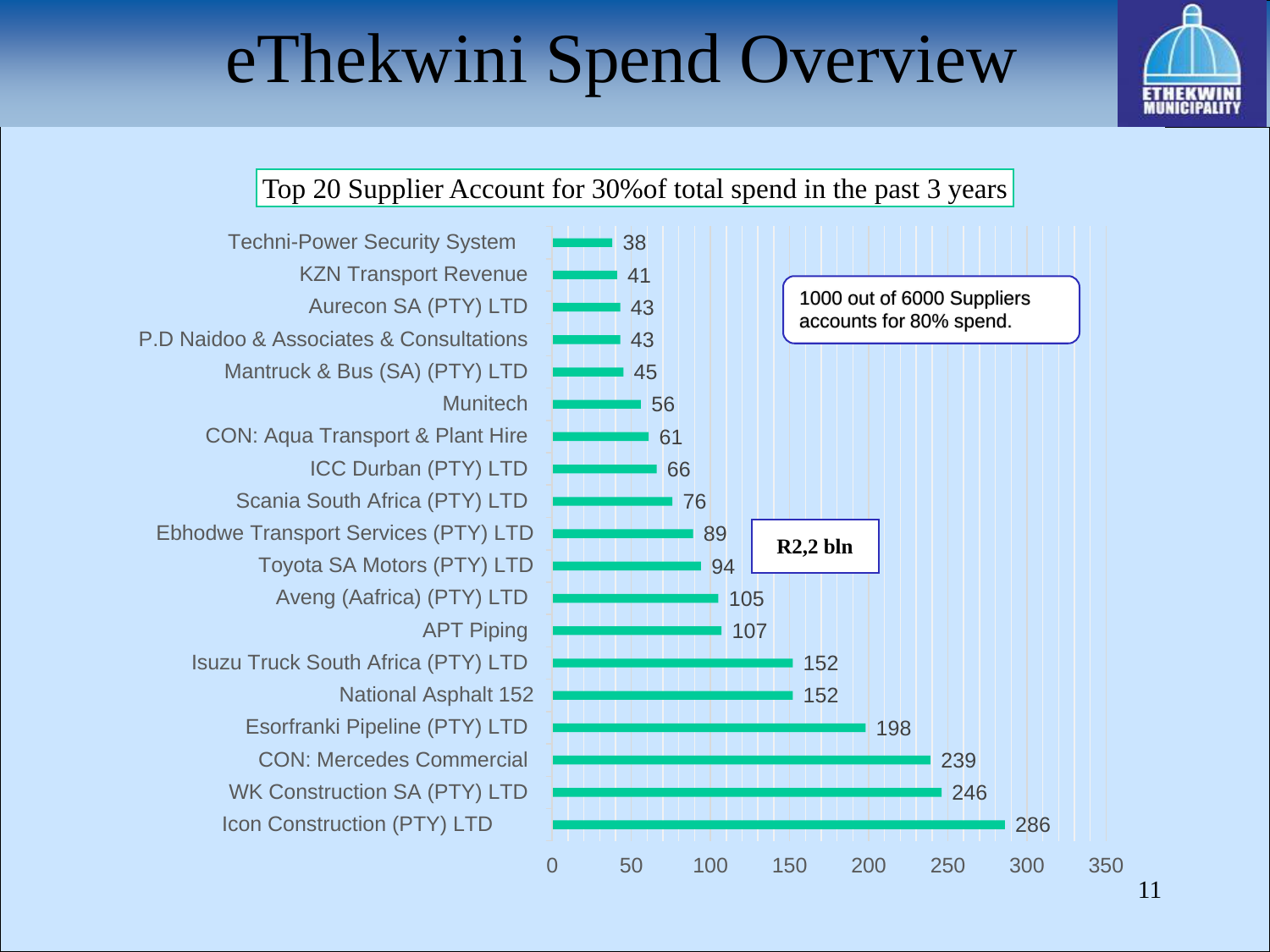# Framework of eThekwini Municipality



- Where there are areas/programs/sectors with <u>monopolistic</u> and/or under or poor representation the following shall be established; ie Incubation programs
- The designated sub contractors on the panel are contracted directly to the EM through an Incubation programme. This will be applicable in the following instances.

Sole or limited service providers

Accredited sectorial service providers e.g Muvo cards only supplied by Standard Bank, Nashua photocopies supplied only by Kopano, Mercedes sole supplier of parts for buses, Soft drinks only supplied by ABI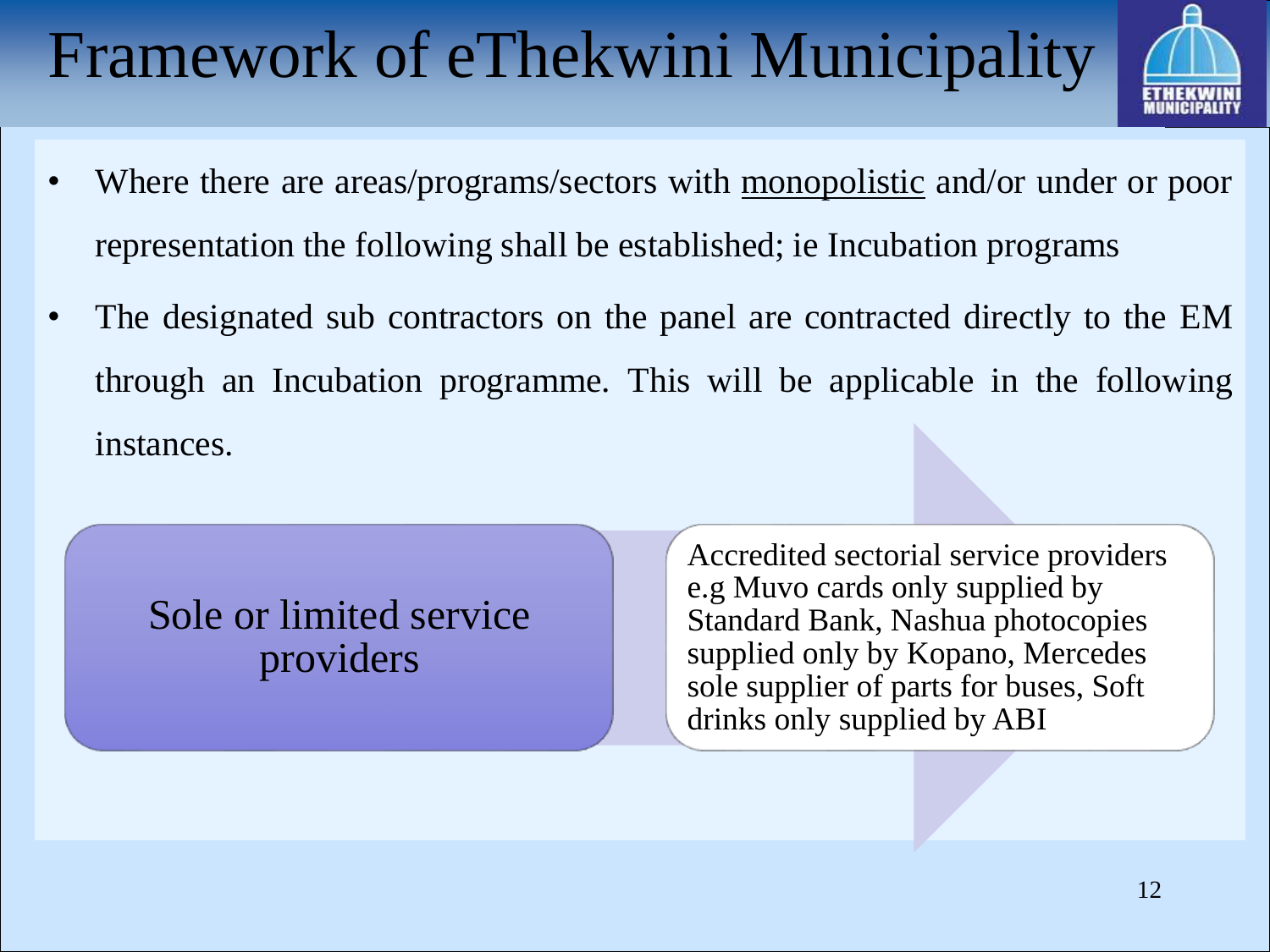### Proposed Model



Accreditation models need to change and be more accommodative to Black Suppliers.

No meaningful participation of the black target groups in the mainstream economy.

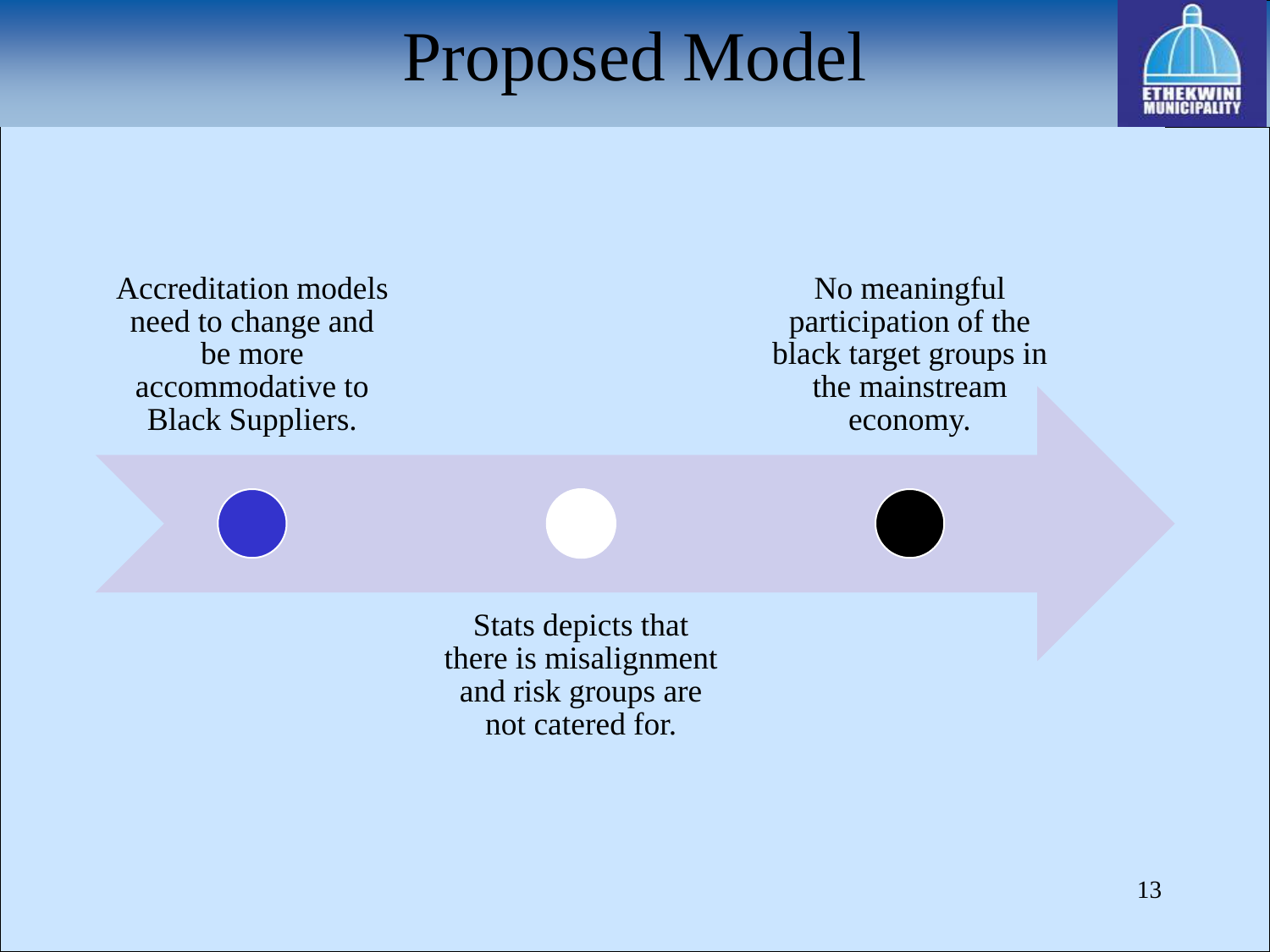# Models





Sector differ in terms of complexity and competencies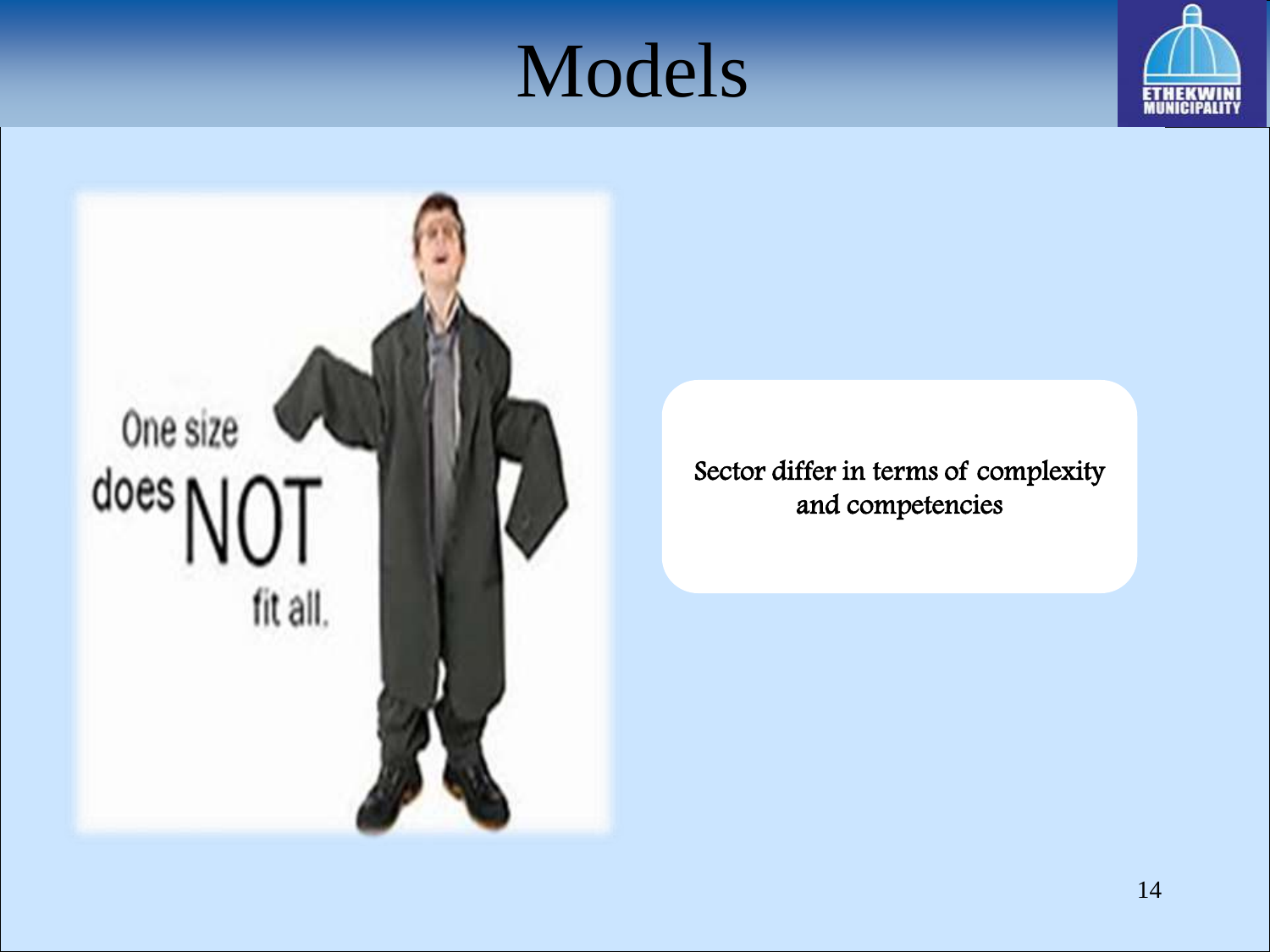# Proposed Incubation Programme



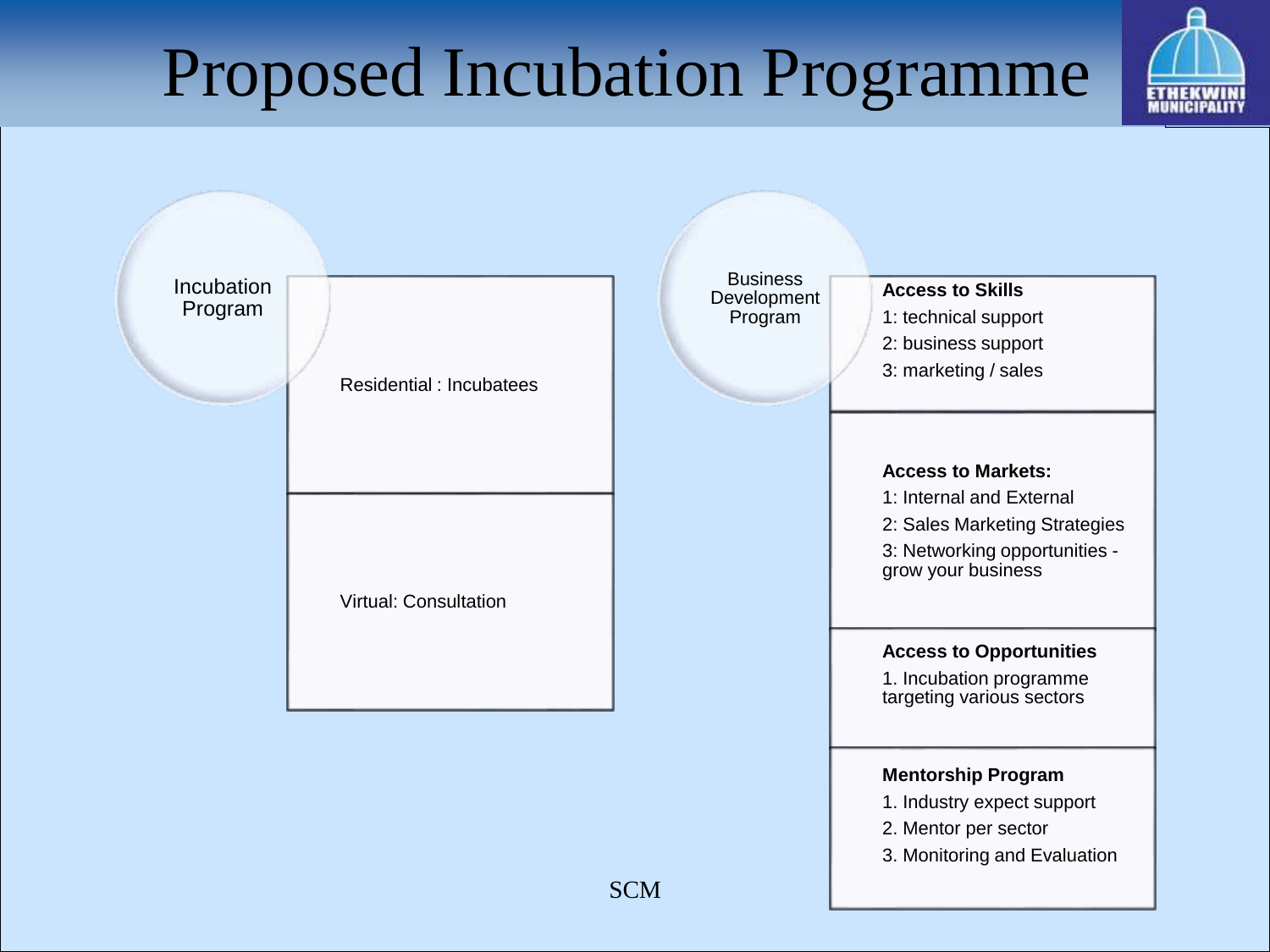#### Radical Transformation is Critical





- Meaningful participation of all race groups in the economy in particular Youth, Women etc
- Encourage Supplier Development Programmes
- Procurement opportunities for cooperatives & black businesses.
- accreditation policies to accommodate RET.